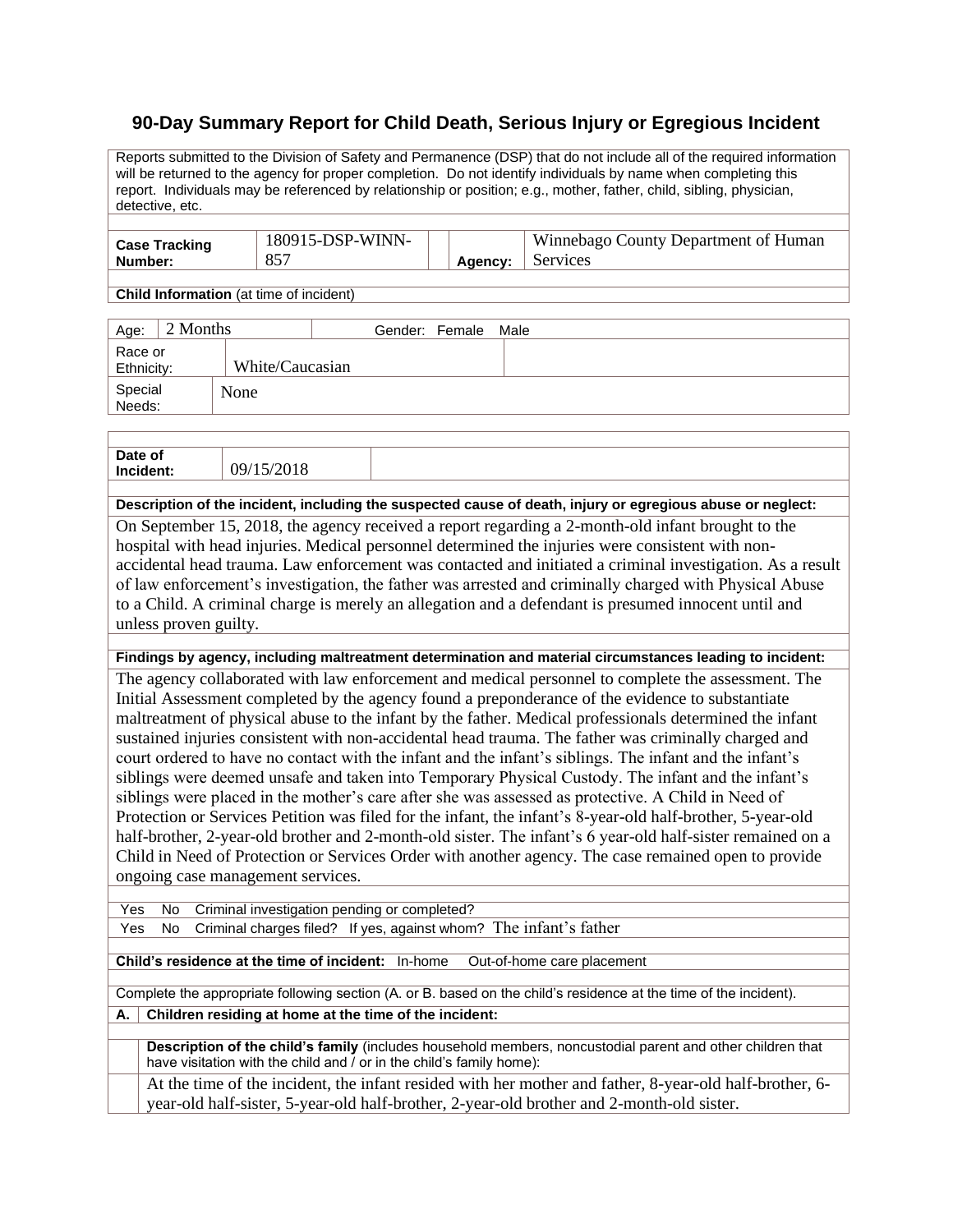**Yes No Statement of Services:** Were services under ch. 48 or ch. 938 being provided to the child, any member of the child's family or alleged maltreater at the time of the incident, including any referrals received by the agency or reports being investigated at time of incident?

**If "Yes", briefly describe the type of services, date(s) of last contact between agency and recipient(s) of those services, and the person(s) receiving those services:**

At the time of the incident, the infant's 6-year-old maternal half-sibling was residing in the home under a Child in Need of Protection or Services Order that was established by another agency due to identified concerns with this sibling's biological father. The last contact by the other agency with this child was at the mother's home on July 26, 2018.

**Summary of all involvement in services as adults under ch. 48 or ch. 938 by child's parents or alleged maltreater in the previous five years:** (Does not include the current incident.)

The following history is related to the infant's mother, who was residing in the home at the time of the incident:

On March 17, 2017, another agency screened-in a CPS Report alleging sexual abuse to the infant's now 6-year-old half-sister by the infant's father. An assessment was completed by the agency and the allegations of sexual abuse were unsubstantiated. The case was closed upon completion of the Initial **Assessment** 

On March 16, 2017, another agency screened-in a CPS Report alleging sexual abuse to the infant's now 6-year-old half-sister by an unknown maltreater and neglect to the infant's now 6-year-old halfsister by her mother. An assessment was completed by the agency and the allegations of sexual abuse and neglect were unsubstantiated. The case was closed upon completion of the Initial Assessment.

On July 21, 2014, the agency screened-in a CPS Report for Alternative Response alleging neglect to the infant's now 8-year-old half-brother, 6-year-old half-sister, and 5-year-old half-brother by their mother. An assessment was completed by the agency and it was determined that services were needed. A Child in Need of Protection or Services Petition was filed by the agency on September 02, 2014, and the case remained open to provide ongoing case management services.

On January 23, 2014, the agency screened-in a CPS Report for Alternative Response alleging neglect to the infant's now 8-year-old half-brother, 6-year-old half-sister, and 5-year-old half-brother by the mother. An assessment was completed by the agency with a finding of services not needed. The case was closed upon completion of the Initial Assessment.

On January 17, 2014, the agency screened-in a CPS Report for Alternative Response alleging emotional abuse to the infant's now 8-year-old half-brother by his mother, and the father of his 5 year-old half-brother. An assessment was completed by the agency with a finding of services not needed. The case was closed upon completion of the Initial Assessment.

On June 5, 2013, the agency screened-in for a CPS Report for Alternative Response alleging physical abuse to the infant's now 8-year-old half-brother by his mother and biological father. An assessment was completed by the agency with a finding of services not needed. The case was closed upon completion of the Initial Assessment.

 The following is history involving the infant's biological father, who was residing in the home at the time of the incident: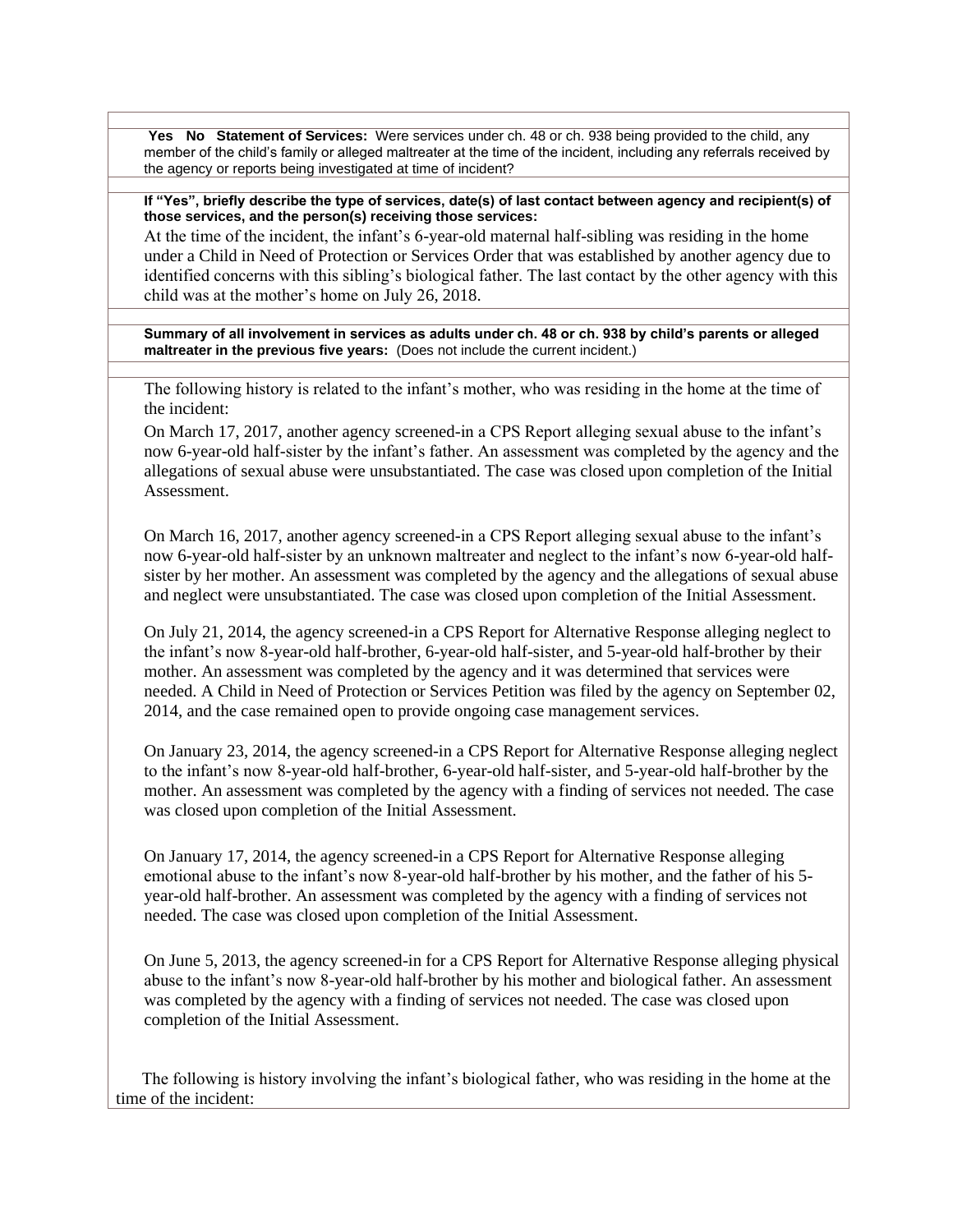On March 17, 2017, another agency screened-in a CPS Report alleging sexual abuse to the infant's now 6-year-old half-sister

 by the infant's father. An assessment was completed by the agency and the allegations of sexual abuse were unsubstantiated.

The case was closed upon completion of the Initial Assessment.

The following history is related to the infant's 6-year-old half-sister's biological father: On January 15, 2018, another agency screened-in a CPS Report alleging neglect to the infant's now 6-year-old half-sister by this sibling's father. An assessment was completed by the agency and the allegation of neglect was substantiated. A Child in Need of Protection or Services Petition was filed on January 17, 2018, and the case remained open to provide ongoing case management services. At the time of the incident, the infant's 6-year-old half-sibling was residing in the mother's home under a Child in Need of Protection or Services Order that was established by another agency due to identified concerns with this sibling's biological father.

The following history is related to the infant's 8-year-old half-brother's biological father: On June 5, 2013, the agency screened-in for a CPS Report for Alternative Response alleging physical abuse to the infant's now 8-year-old half-brother by his mother and biological father. An assessment was completed by the agency with a finding of services not needed. The case was closed upon completion of the Initial Assessment.

The following history is related to the infant's 5-year-old half-brother's biological father: On January 17, 2014, the agency screened-in a CPS Report for Alternative Response alleging emotional abuse to the infant's now 8-year-old half-brother by his mother, and the father of his 5 year-old half-brother. An assessment was completed by the agency with a finding of services not needed. The case was closed upon completion of the Initial Assessment.

**Summary of actions taken by the agency under ch. 48, including any investigation of a report or referrals to services involving the child, any member of the child's family living in this household and the child's parents and alleged maltreater.** (Does not include the current incident.)

(Note: Screened out reports listed in this section may include only the date of the report, screening decision, and if a referral to services occurred at Access. Reports that do not constitute a reasonable suspicion of maltreatment or a reason to believe that the child is threatened with harm are not required to be screened in for an Initial Assessment, and no further action is required by the agency.)

The following history is related to the infant's mother, who was residing in the home at the time of the incident:

On December 5, 2016, the agency screened-out a CPS Report.

On July 21, 2014, the agency screened-in a CPS Report for Alternative Response alleging neglect to the infant's now 8-year-old half-brother, 6-year-old half-sister, and 5-year-old half-brother by their mother. An assessment was completed by the agency and it was determined that services were needed. A Child in Need of Protection or Services Petition was filed by the agency on September 02, 2014, and the case remained open to provide ongoing case management services.

On June 19, 2014, the agency screened-out a CPS report.

On March, 30, 2014, the agency screened-out a CPS report.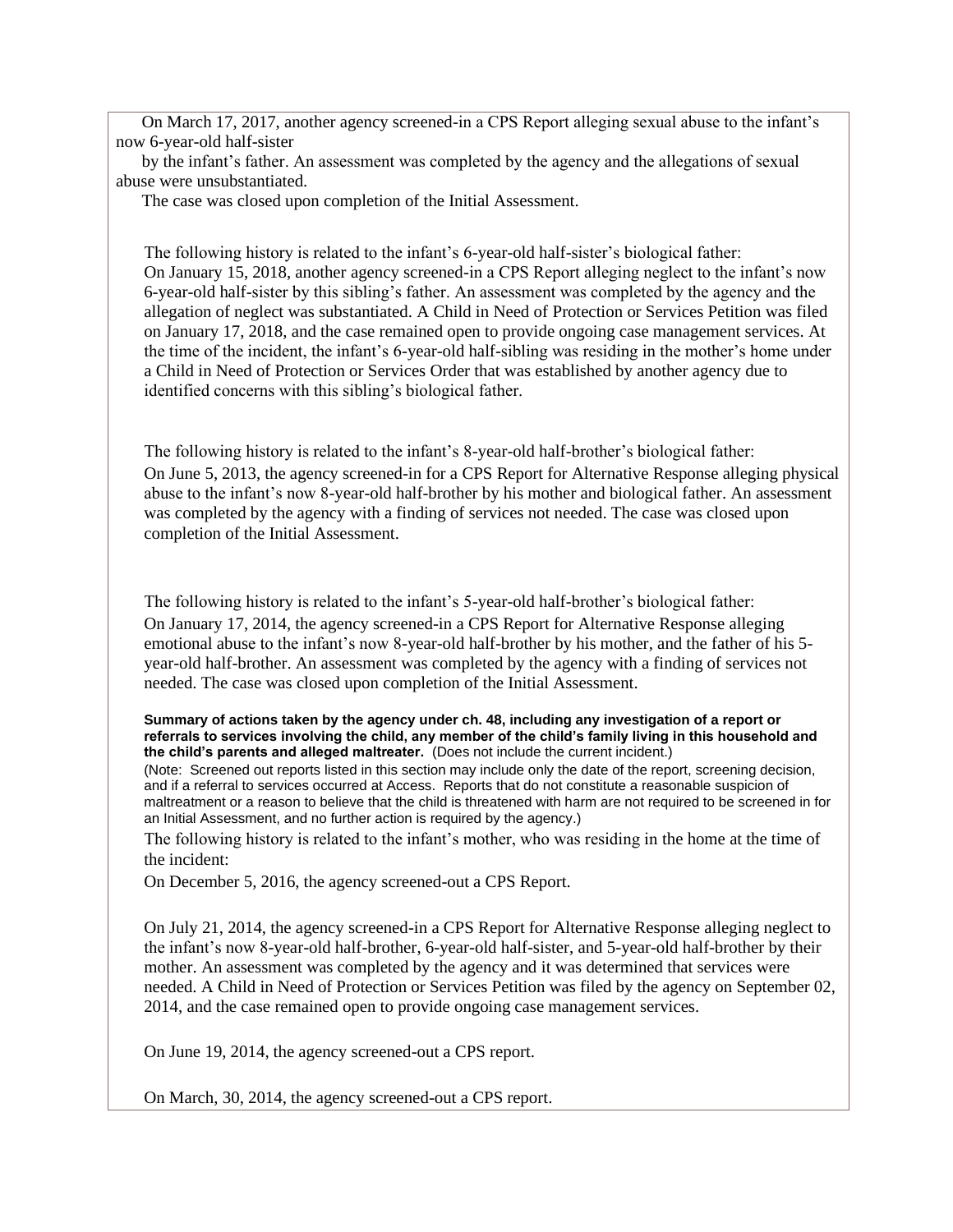On January 23, 2014, the agency screened-in a CPS Report for Alternative Response alleging neglect to the infant's now 8-year-old half-brother, 6-year-old half-sister, and 5-year-old half-brother by the mother. An assessment was completed by the agency with a finding of services not needed. The case was closed upon completion of the Initial Assessment.

On January 17, 2014, the agency screened-in a CPS Report for Alternative Response alleging emotional abuse to the infant's now 8-year-old half-brother by his mother, and the father of his 5 year-old half-brother. An assessment was completed by the agency with a finding of services not needed. The case was closed upon completion of the Initial Assessment.

On June 5, 2013, the agency screened-in for a CPS Report for Alternative Response alleging physical abuse to the infant's now 8-year-old half-brother by his mother and biological father. An assessment was completed by the agency with a finding of services not needed. The case was closed upon completion of the Initial Assessment.

The following history is related to the infant's 8-year-old half-brother's biological father: On June 5, 2013, the agency screened-in for a CPS Report for Alternative Response alleging physical abuse to the infant's now 8-year-old half-brother by his mother and biological father. An assessment was completed by the agency with a finding of services not needed. The case was closed upon completion of the Initial Assessment.

The following history is related to the infant's 6-year old half-sister's biological father: On July 21, 2017, the agency screened-out a CPS Report.

On December 21, 2015, the agency screened-out a CPS Report.

The following history is related to the infant's 5-year-old half-brother's biological father: On January 17, 2014, the agency screened-in a CPS Report for Alternative Response alleging emotional abuse to the infant's now 8-year-old half-brother by his mother, and the father of his 5 year-old half-brother. An assessment was completed by the agency with a finding of services not needed. The case was closed upon completion of the Initial Assessment.

**Summary of any investigation involving the child, any member of the child's family and alleged maltreater conducted under ch. 48 and any services provided to the child and child's family since the date of the incident:**

The agency collaborated with law enforcement and medical personnel to complete the assessment. The Initial Assessment completed by the agency found a preponderance of the evidence to substantiate maltreatment of physical abuse to the infant by the father. Medical professionals determined the infant sustained injuries consistent with non-accidental head trauma. The father was criminally charged and court ordered to have no contact with the infant and the infant's siblings. The infant and the infant's siblings were deemed unsafe and taken into Temporary Physical Custody. The infant and the infant's siblings were placed in the mother's care after she was assessed as protective. A Child in Need of Protection or Services Petition was filed for the infant, the infant's 8-year-old half-brother, 5-year-old half-brother, 2-year-old brother and 2-month-old sister. The infant's 6 year